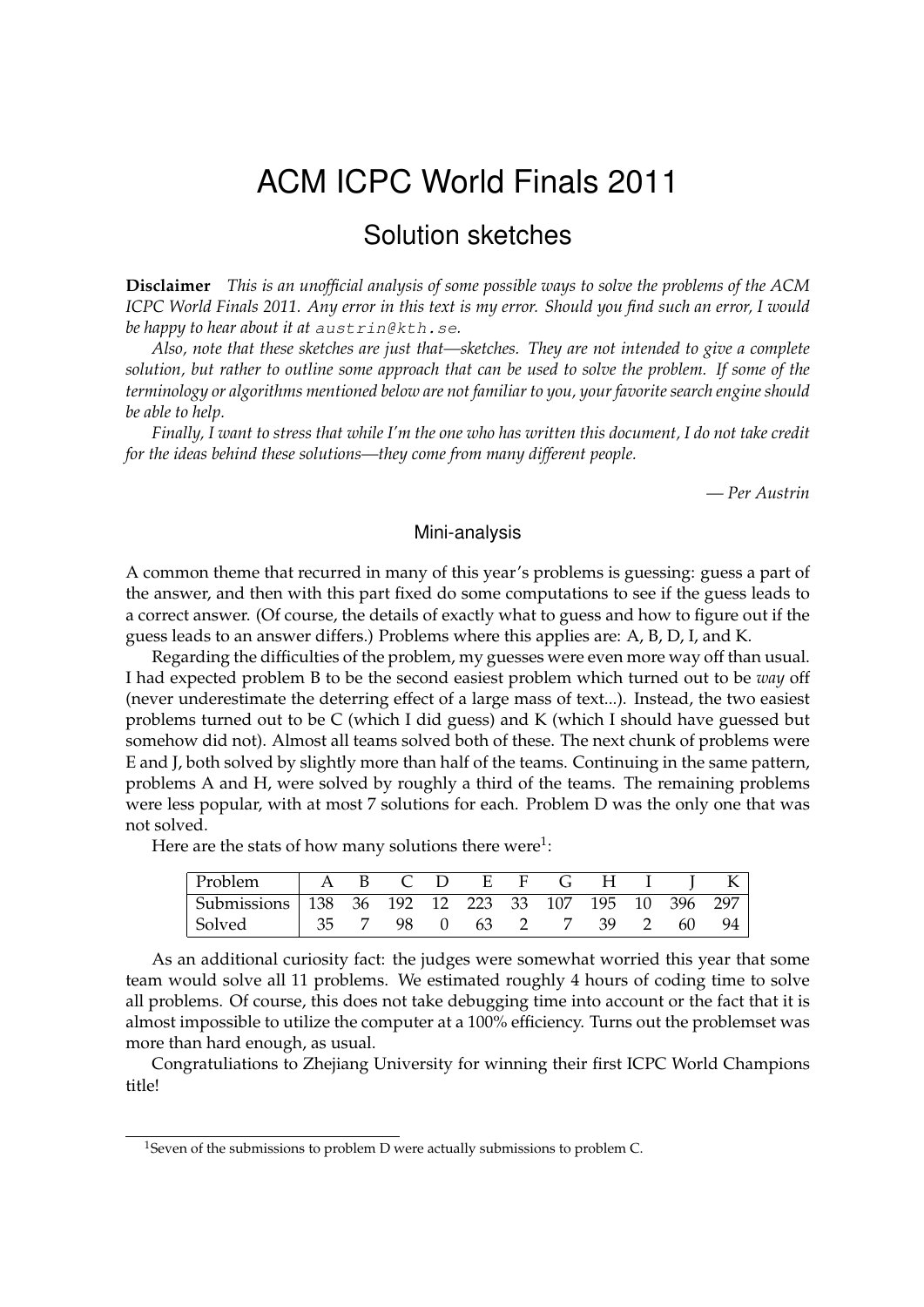### Problem A: To Add Or To Multiply

First we note that the number of multiplications used in any solution must be small: there can be at most 29 of them (since if  $m > 1$  using more multiplications inevitably gives us numbers larger than  $10^9$ , and if  $m=1$  multiplications are useless). So we'll try all possible values *g* for the number of multiplication operations used by the solution.

Next, given the value of *g* we'll have to figure out how to do the additions. For  $0 \le$  $i \leq g$ , let us denote by  $h_i$  the number of additions performed between the *i*'th and  $(i+1)$ 'th multiplication operations. So for example  $h_0$  is the number of additions performed before the first multiplication and  $h_g$  is the number of additions after the last one. Then, the resulting program transforms input *x* to  $\alpha(x) = x \cdot m^g + a \cdot \sum_{i=1}^g$  $\int_{i=0}^{g} h_i \cdot m^{g-i}$ . The constraint that the input range  $[p, q]$  is mapped to  $[r, s]$  is then equivalent with requiring that  $\sum h_i m^i$  lies in the interval  $[(r - pm<sup>g</sup>)/a$ ,  $(s - qm<sup>g</sup>)/a]$ . Let us denote this new interval by  $[u, v]$ . If  $[u, v]$  contains no integers, it will be impossible to choose valid *h<sup>i</sup>* 's (for this choice of *g*). Otherwise, there is a solution.

To minimize the total number of operations, i.e., the sum of the *h<sup>i</sup>* 's (plus *g*, which is fixed at this point) we can choose the *h<sup>i</sup>* 's in a greedy fashion: starting from *h<sup>m</sup>* working our way down to  $h_0$ , try to choose  $h_i$  to be as large as possible without having  $\sum h_i m^i$  exceeding  $v$ , with the exception that once the sum goes beyond *u* we should stop.

What remains is to be able to compare solutions to pick the lexicographically smallest shortest one, we'll leave this to the reader.

### Problem B: Affine Mess

There are four unknown parameters to determine: the matching of input points to output points, the rotation, the scaling, and the translation. There are at most 6 ways of matching the input points to the output points, and at most 80 different possibilities for the rotation, so we can simply try all of these.

Once the matching of points and rotation has been fixed, determining if there are valid scaling and translation parameters (and verifying their uniqueness) boils down to simple algebra.

#### Problem C: Ancient Messages

This problem may at first glance appear pretty difficult, but the key point is to note that all the different hieroglyphic shapes contain a different number of "holes". This makes the problem one of the easiest: find the connected regions of the picture and then, for every black region *R*, count how many different white regions are adjacent to *R* (making sure to pad the entire picture with a white frame to make the outer region one single region).

A different, more fancy solution, is to use the Euler characteristic to compute the genus of each black region.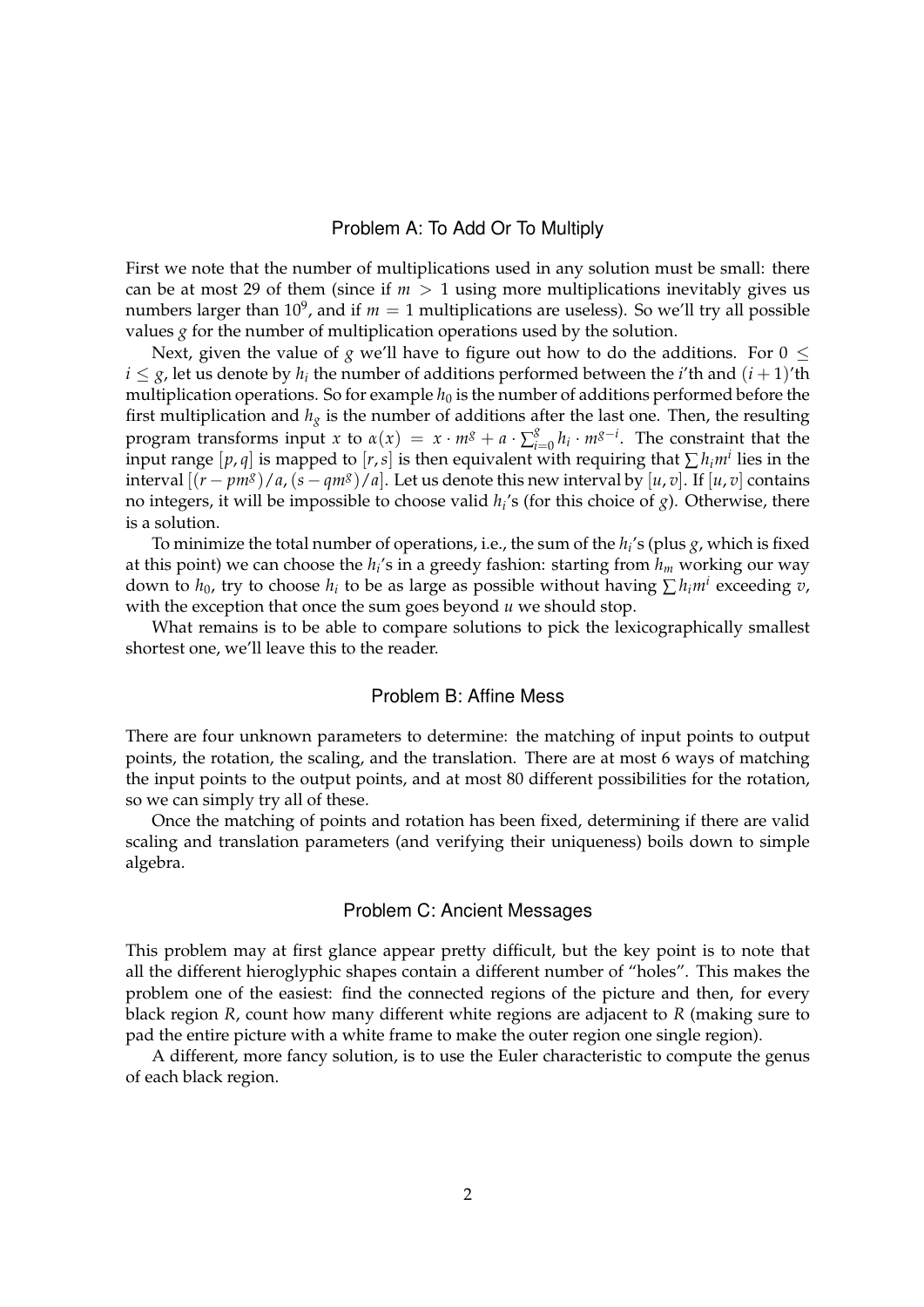## Problem D: Chips Challenge

This problem has a very distinct max flow smell, and indeed, flows are involved in the solution. First, suppose we think of the solution board as the adjacency matrix of a directed graph, with a component in row *i* column *j* being a unit of flow from *i* to *j*. Then, the constraint that there are equally many components in row *i* and column *i* just corresponds to each vertex having the same in-flow as out-flow. In other words, the solution is a *circulation* in a flow graph. To be specific, this flow graph is the graph on *N* vertices where there is capacity 1 from *i* to *j* if row *i* column *j* of the input board is not blocked. Furthermore, if we put cost 1 on those capacity 1 edges, the cost of the circulation precisely corresponds to the number of widgets used, so it seems hopeful that maximum cost circulations (which are perhaps less known than their cousins the min cost max flows, but can also be found efficiently) should be involved in the solution somehow.

However, there are two obstacles. First, there are some widgets that need to be used in the solution. This can be handled by either applying a lower bound on the flow of the corresponding edges (which makes finding an initial feasible solution a bit more complicated), or, more simply, by putting a large negative cost on these edges, heavily penalizing any solution that does not use them.

Second, there is the requirement that no row or column can contain more than an *A*/*B* fraction of all widgets. If this constraint was an absolute constraint, saying that at most *m* widgets can be placed on any row or column, it could easily be handled by introducing vertex capacities *m* in the graph (using the standard trick of splitting each vertex into an invertex and an out-vertex). Now, to handle the relative constraint, we can guess the value of *m*, solve the problem with that absolute bound, and check that the total number of widgets becomes at least  $m \cdot B/A$ . There are at most  $N+1$  possible values of *m* so this only incurs an extra factor *N* in the running time (which in fact can be avoided by reusing the result for *m* − 1 when computing the maximum number of widgets for vertex capacities *m*).

# Problem E: Coffee Central

To solve this problem, it is useful to mentally rotate the city by 45 degrees. The problem then (essentially) asks for the maximum array sum in a subarray. This is a well-known problem that has a simple  $O(n^2)$  solution (per query), based on computing prefix sums. The details (hidden in the "essentially" above) end up being slightly messier: since the city grid is discrete you can't really rotate it 45 degrees and apply the maximum array sum solution. Rather, you should translate the maximum array sum solution to the rotated case.

# Problem F: Machine Works

This is a quite tricky problem. We'll process the machines by order of availability date, and use a carefully built data structure to keep track of what our best options so far are. The data structure consists of a list of straight lines of the form  $M = c + kD$  for some constants *c* and *k*, indicating that at day *D* we can have *M* dollars. We keep this list pruned so that only lines that are the best possible for some day are actually present, and sorted by slope. For a given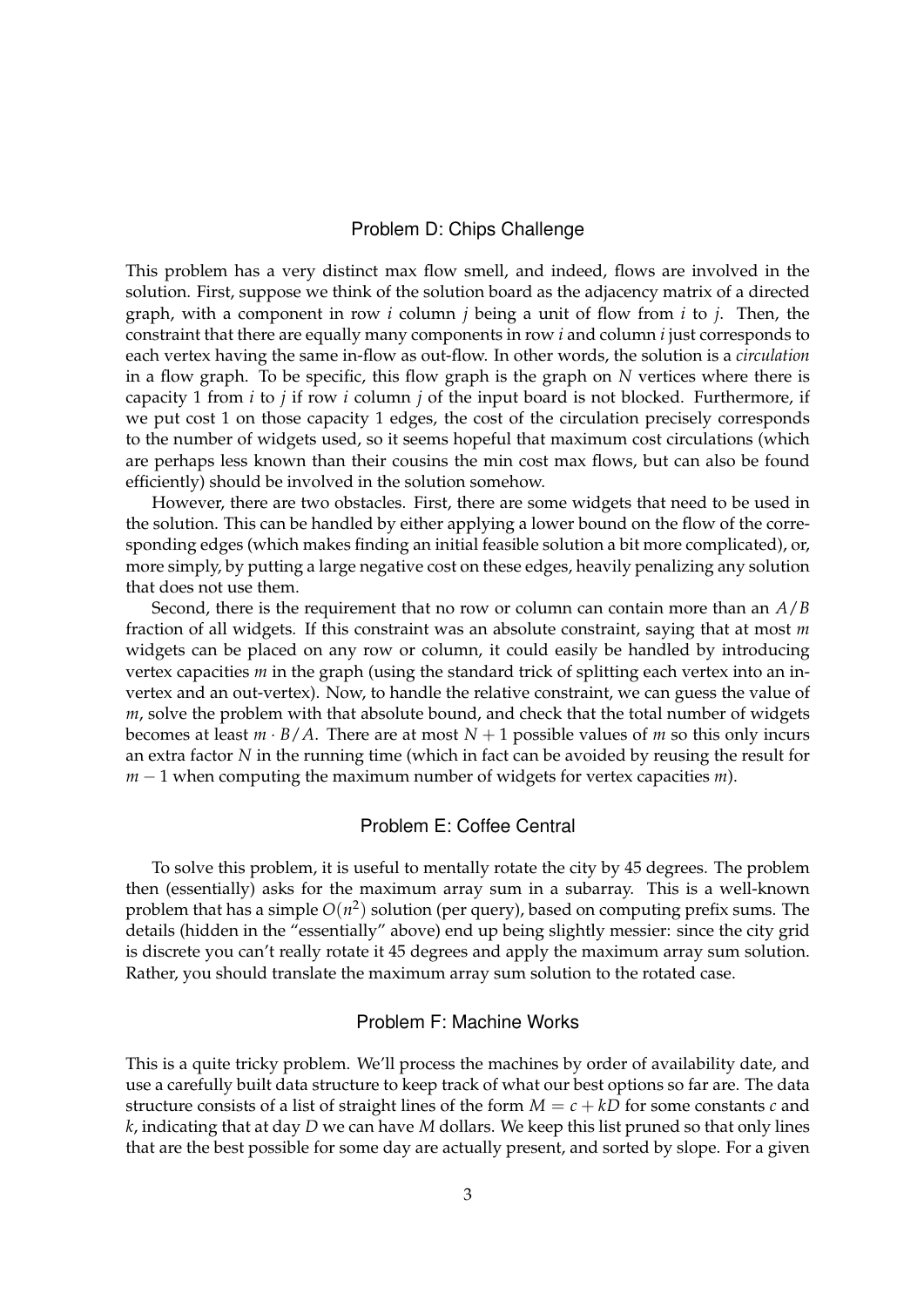day *D* we can find the maximum amount of money for day *D* in logarithmic time (in C++ STL the most natural way of implementing this gives log-squared time but that's OK).

When we process a new machine (with availability day *D<sup>i</sup>* ), we compute the maximum amount of money available on day *D<sup>i</sup>* . Then, from any day after *D<sup>i</sup>* , a new line is possible by switching to machine *i* on day *D<sup>i</sup>* . (This new linear function is only valid from day *D<sup>i</sup>* and onwards, but as we're processing the machines in order by availability day that's ok.) We then need to add this new line to the list of available lines (and prune away lines that are no longer optimal at any point), which can also be done in logarithmic time.

### Problem G: Magic Sticks

The first step is to figure out what to do in the case when all segments have to be used to form a single polygon. If one plays around with it a little bit, it is pretty natural to guess that in that case the best solution is to put all the vertices on a common circle. To figure out the exact placements of the sticks one then has to compute the radius of this circle. This can be done by a standard bisection search (i.e., real-valued binary search). Some care needs to be taken here, as there are two cases to consider (whether the center of the circle lies inside the polygon or not).

With the single-polygon solution as a toolkit, it is not very hard to solve the full problem, all that needs to be figured out is how to partition the sticks into groups. There is a straightforward *O*(*n* 3 ) dynamic programming solution to this, but this is too slow. To make it fast enough, the key insight is the following: if we're not using all the segments to form a single polygon, we should discard the longest segement. This leads to an  $O(n^2)$  solution.

# Problem H: Mining Your Own Business

This problem can be solved by finding the 2*-vertex-connected components* of the graph (or in other words, by the decomposition of the graph based on its *articulation vertices*). The set of 2-vertex-connected components form a tree, and it is easy to prove that it is necessary and sufficient to place an escape shaft in each leaf of this tree. The total number of ways in which this can be done is just the product of the sizes of the 2-vertex-connected components corresponding to those leafs.

There is a tricky border case to take care of, which is the case when the entire graph is 2-vertex-connected is a special case; then 2 escape shafts are needed (1 escape shaft is never sufficient since the junction of that single escape can collapse) and they can be placed in  $\binom{V}{2}$  $\binom{v}{2}$ ways, where *V* is the number of vertices.

#### Problem I: Mummy Madness

There are two observations to make in this problem. The first, minor observation, is that the answer, if finite, is at most *B* (where *B* is the bound on the coordinates). This means that we can do a binary search for the longest possible survival time, answering "infinity" if it exceeds *B*.

To check if one can survive for *T* time steps, the main observation is that it suffices to check if there is some point that is reachable in *T* steps that no mummy can reach in *T* steps. This amounts to checking whether the union of *n* squares of side length  $2T + 1$  completely